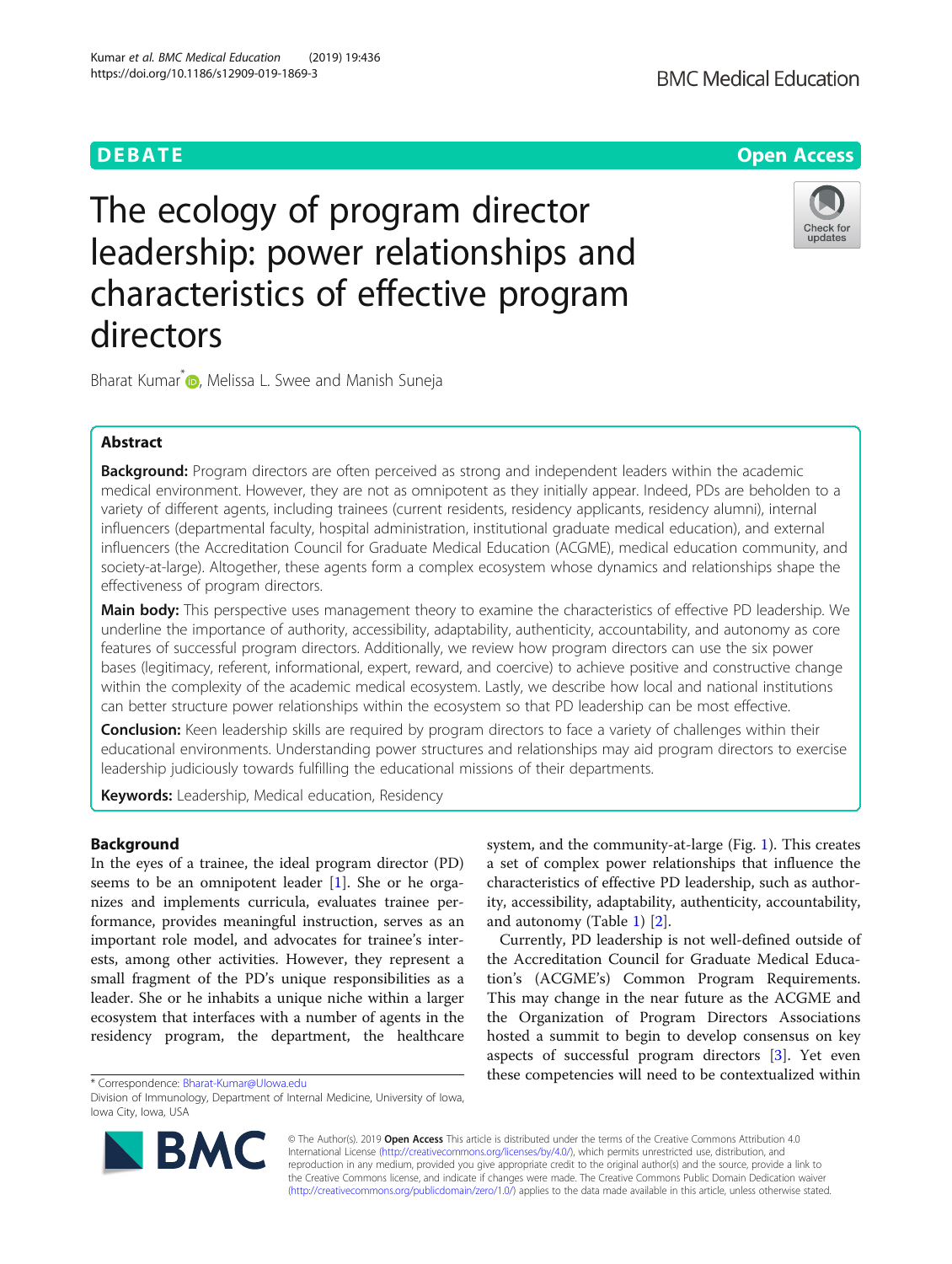Kumar et al. BMC Medical Education (2019) 19:436 Page 2 of 6

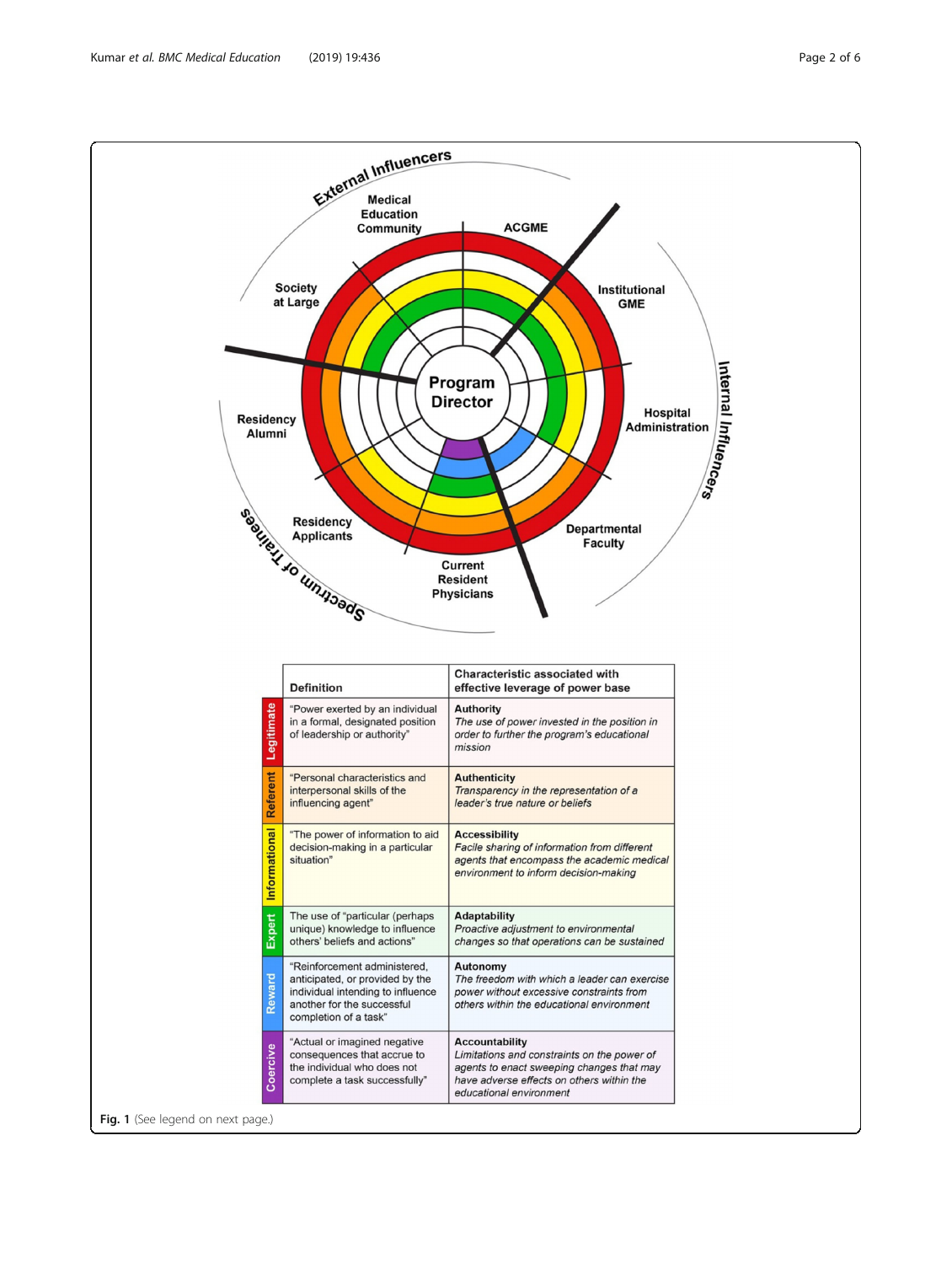<span id="page-2-0"></span>(See figure on previous page.)

Fig. 1 Bases of Power & Characteristics Associated with Effective Program Director Leadership<sup>5.</sup> Effective program directors leverage the six power bases to influence other agents within the ecosystem of academic medicine. Legitimate, referent, and informational power bases are the most versatile while reward, coercive, and expert bases must be leveraged in more specialized situations. Appropriate utilization of these power bases defines the characteristics of effective program director leadership

a larger ecologic framework based on the principles of effective management.

# Main text

## Towards an ecological approach to PD leadership

One of the central tenets of leadership theory is that leadership is not defined by position, but rather by commensal relationships with their followers, whereby they are expected to rise up to the expectations of followers and others within the enterprise [[4\]](#page-5-0). This means that leaders are not as independent and omnipotent as they are perceived by others, or even by themselves [\[5](#page-5-0)]. Rather, they live in an ecosystem where power relationships govern the ability to exercise executive authority [ [6\]](#page-5-0). To understand the role of the PD as a leader, one has to understand the overlapping and conflicting responsibilities within graduate medical education (GME).

While the conception of a leader as a relatively weak figure bristles against heroic notions of leadership, it aligns well with the sociopsychologic conceptions of power. Indeed, if power is defined as the "social influence in which the feelings and/or behaviors of one party are altered or changed through influence of another party," [[3\]](#page-5-0) then there must be a bidirectional and balanced relationship between a leader and her/his followers, depending on the context and situation [[7](#page-5-0)]. For the sake of conceptual simplicity, literature has commonly categorized power as having six different bases: legitimate, expert, informational, reward, coercive, and referent (Figure 1) [[8](#page-5-0)–[10](#page-5-0)].

# Program director authority is defined by more than just position

First, the PD's position is important simply by virtue of being a position of leadership. There certainly is a fair deal of overlap between the characteristics of leadership exhibited by physicians in general and the leadership that PD's display. Yet PDs are held to a higher standard than other physicians because they are able to exert the legitimate power uniquely conferred upon them by the variety of agents within the ecosystem. In particular, it is primarily the departmental leaders, institutional Graduate Medical Education (GME) and the ACGME that invest the position upon a particular individual, with other agents bolstering that investiture. In return, one major role of the PD is to work as a delegate for large administrative organizations to trainees and others.

However, the PD's authority rests not only on having an invested title, but also on the ability to wield the other five bases of power. Informational and expert power bases are exceptionally important in this regard, since they designate the PD as someone with unique powers, duties, and access to important individuals. Compared to other clinicians, program directors are more likely to have specialized training in administrative workflow, either informally 'on the job' or formally

Table 1 Agents within the Ecosystem that Influence Program Director Leadership Program directors interact with multiple agents within the ecosystem. Their bidirectional influences are governed by various structures that guide such interactions. Some are formally articulated while others are largely absent

|                                                         | PD Responsibilities                                                                               | Guiding Interactions                       |
|---------------------------------------------------------|---------------------------------------------------------------------------------------------------|--------------------------------------------|
| Accreditation Council for Graduate<br>Medical Education | Execute minimum program requirements stipulated by the ACGME                                      | ACGME Common Program<br>Requirements       |
| Medical Education Community                             | Contribute to the medical education community through scholarly<br>work and research              | ACGME Common Program<br>Requirements       |
| Society-at-Large                                        | Take responsibility for the proper training of providers in the<br>community                      | None                                       |
| Institutional GME                                       | Coordinate with local educational officers to implement local policies                            | Local institutional policies               |
| Internal Medicine Faculty                               | Arbitrate conflict, distribute resources, and negotiate power<br>relationships with faculty       | None                                       |
| Hospital Administration                                 | Uphold productivity and contribute to financial viability of hospital                             | Institutional contracts                    |
| Current Resident Physicians                             | Role model professionalism, engage in teaching activities, and promote<br>well-being of residents | ACGME Common Program<br>Requirements       |
| Residency Applicants                                    | Uphold fairness in the application process                                                        | National Residency Match<br>Program (NRMP) |
| Resident Alumni                                         | Promote and advocate for resident alumni interests                                                | None                                       |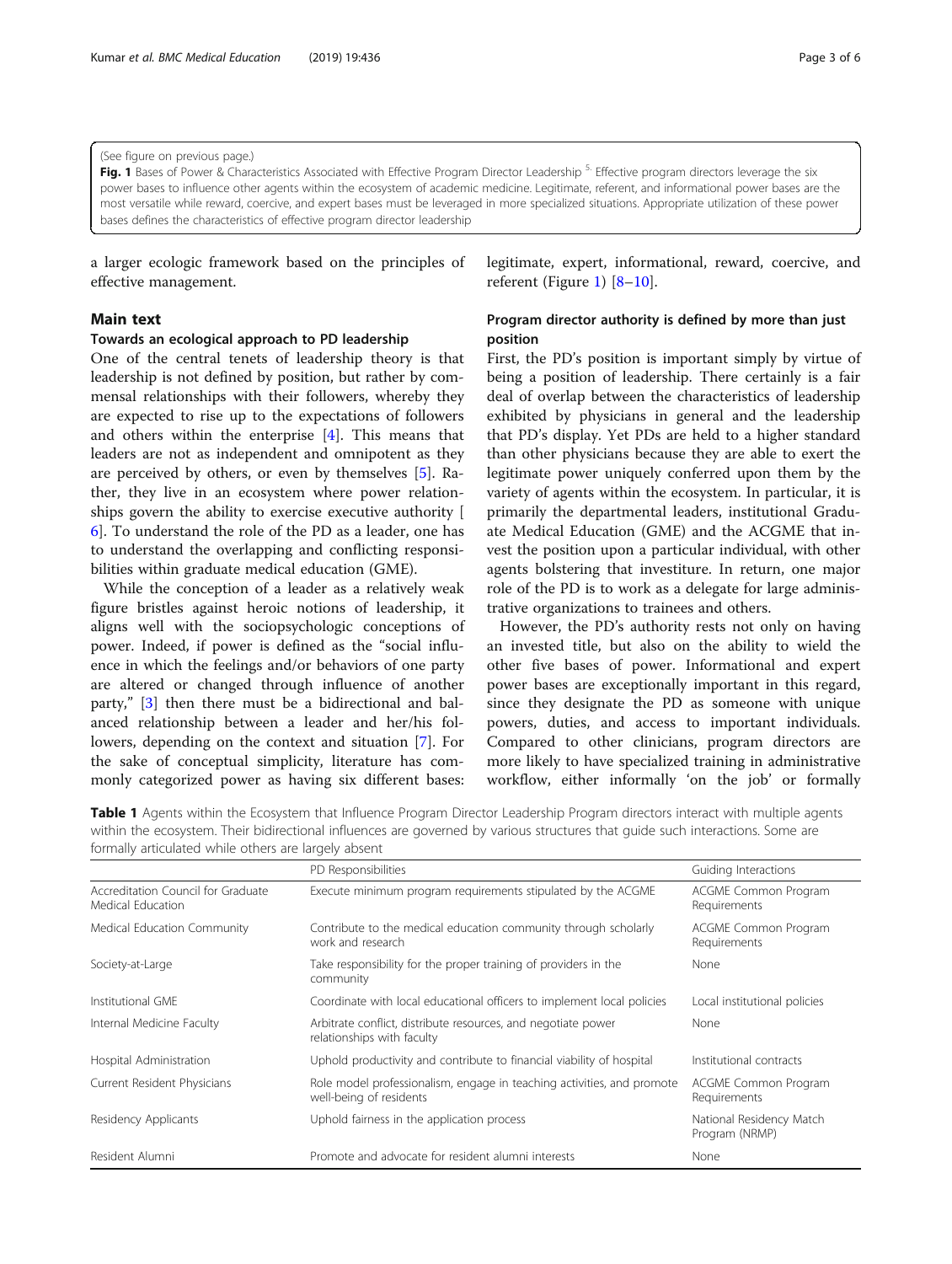through Masters programs in Medical Education (MME), Business Administration (MBA), or Hospital Administration (MHA) that distinguish them from other physicians [[11](#page-5-0)].

In turn, PDs may further the authority of departmental and institutional leaders, such as Deans, Vice Deans, Department Chairs, Designated Institutional Officers (DIOs), Hospital CEOs, and PD's from other divisions/ departments, by providing otherwise unobtainable information and expertise. PD's are considered 'the face' of the program to trainees and provide important, sometimes irreplaceable, links to other members of the ecosystem through the exchange of information and expertise. Therefore, the PD's informational power also rests on her/his ability to obtain and provide information to these individuals, which is highly variable depending on the ecosystem and personalities involved.

This heightened legitimate power also has important implications on the ability to wield reward and coercive power bases. Physicians wield legitimate power as stewards of the healthcare system [[12](#page-5-0)]; likewise, PD's wield legitimate power as stewards of the graduate medical education system. Compared to other physicians, PD's have greater latitude in rewarding and/or coercing other members of the healthcare ecosystem, which may also lead to a higher potential for unintended consequences. Therefore, PD's must exercise their reward and coercive power bases with greater caution.

Furthermore, there is a multidimensional aspect to PD authority. The PD must utilize referent power to negotiate between competing agents inhabiting the same ecosystem. This requires keen interpersonal and communication skills to come to a mutual accord.

# Accessibility advances the informational and referent power bases

However, this important power associated with the PD's position has a downside. Due to the legitimacy conferred by administration, PDs are often the personification of the educational missions of departments. This may come at the expense of the PD's accessibility to trainees, since trainees may start to regard the program director as an agent of larger institutional efforts rather as a representative of their own interests.

First, accessibility is important because it strengthens informational power by permitting access to higher quality of information and diversity of voices. This includes information about problems that trainees are experiencing that the program director would not otherwise know, resources within the institution that can be used to advance the department's educational mission, power dynamics among other members of the ecosystem that may interact either synergistically or destructively, and opportunities to minimize waste while promoting value

in healthcare and educational settings. Secondly, by having the PD's ear, trainees and other individuals within the ecosystem have a greater stake in the program's success. After all, having an accessible PD helps to uplift the status of trainees from passive recipients of education to more engaged members of the ecosystem [\[13](#page-5-0)]. Thirdly, accessibility is a prerequisite to referent power. Since referent power depends on the ability to influence others, there must be a longitudinal relationship that is marked by trust. That can only occur with maintaining accessibility to one's thoughts and opinions.

#### Adaptability is more important than years of experience

The niche of PD leadership is also challenged by the constant changes in the ecosystem. Generally, PDs do not have a permanent designated set of followers. Rather, most residency programs have complete turnover of trainees within three to 5 years. This is in addition to turnovers among faculty and administrative personnel to whom PDs are responsible. Given this constant state of flux, adaptability is a particularly important characteristic of PD leadership  $[14]$  $[14]$ . This adaptability doesn't just refer to relationships with trainees progressing through their education and with staff tasked with upholding the educational mission, but also to execution of duties, refinement of workflow processes, and receptiveness to new educational philosophies, techniques, and technologies.

Historically, stability of leadership has been championed as a method of ensuring continuity. But more recent literature in management suggests that excess stability may be a liability, and may broadly represent stagnation or inflexibility [\[15\]](#page-5-0). This change in perspective is important, since PDs tend to be more senior physicians and have relatively long tenures: indeed, over 30% of Internal Medicine Residency PD's have been in their positions for over 7 years and an equal percentage is above the age of 55 [\[16](#page-5-0)]. While other physicians can utilize the length of such experiences as a way to demonstrate and advance their expert power base in clinical medicine [[12\]](#page-5-0), that approach may not be as tenable for PD's. In a world that is changing at an increasingly rapid rate, adaptability, as ambiguous as the term is, may be more important than years of experience. The ACGME's recommendations seem to be coming around to this conclusion, with a diminishing focus on time-based criteria.

# Authenticity underpins referent powesr

Despite this need for flexibility, the PD is still expected to be a steadfast icon of longitudinal dependability. After all, agents within the ecosystem rely upon the PD for long periods of time. This is particularly true with trainees, where such a relationship should ideally be life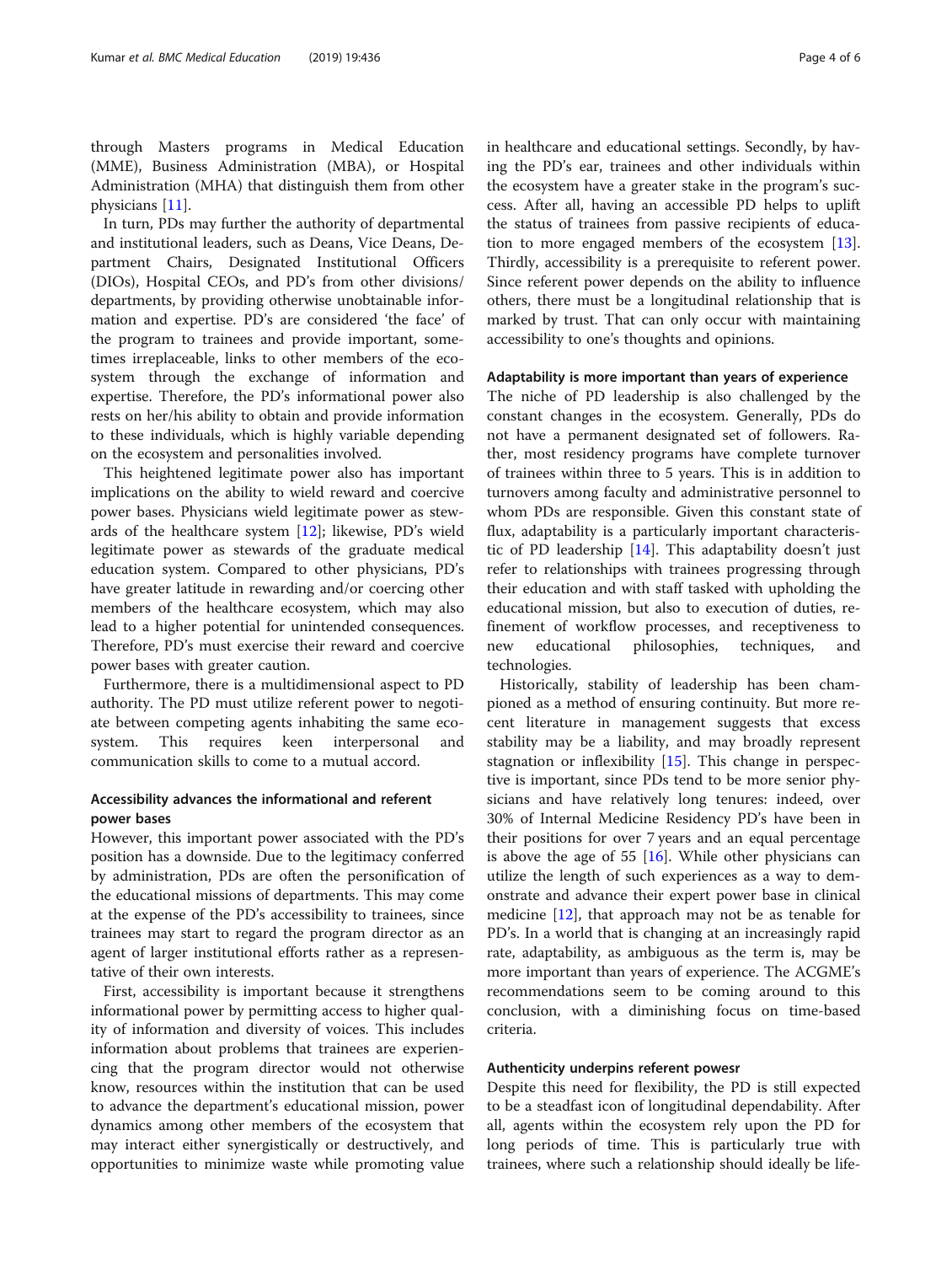long. Therefore, effective PD leadership demands prioritization of strong and often informal long-term relationships with others inhabiting the ecosystem. That, in turn, requires that the PD demonstrate authenticity.

Acts of authenticity are difficult to demonstrate and appreciate since it is the culmination of very mundane actions that occur over long periods of time. The establishment of trust is one such task that occurs almost imperceptibly [\[17](#page-5-0)]. It requires dedication and long-term effort to ensure that the leader is viewed as reliable [\[18](#page-5-0)].

Because the PD is considered a role model, it is wholly anticipated that she or he adheres to the professional standards of being a good doctor  $[19]$  $[19]$ . This means that program directors must keep their own clinical skills and knowledge up to date, in addition to fostering an environment that allows learners to develop their own clinical skills and knowledge. It also means engaging in benevolence and using good judgment in taking concrete steps to avoid harm to others, such as patients and learners, within the ecosystem. When harm is deemed inevitable, the leader must mitigate that harm and help to prevent such situations from occurring in the future.

Since authenticity is a subjective concept, it is difficult to evaluate. Institutions are under the assumption that PDs are authentic prior to their delegation as PDs, but rigorous evaluation is either not present or not possible after installation. In management literature, there is a trend towards demanding accountability from leaders, particularly in regards to authenticity. The crises of abuse within large institutions have been pinned on the inability of these institutions to recognize inauthenticity and act upon unprofessional behavior. Among the proposed remedies include greater input of followers who are better able to assess authenticity [[20\]](#page-5-0).

# Program director leadership demands accountability from multiple actors

Perhaps the most controversial element of leadership is accountability. As much as program directors are expected to demand authority from followers, they too must be held accountable for their actions. Currently, there are several mechanisms and agencies that constrain the abilities of PDs, including ACGME, NRMP, local institutions, departmental leaders, designated institutional officers, and even the law. In contrast, other agents within the ecologic framework have only limited or indirect methods of exacting accountability.

However, this may skew the power dynamics. For example, the ACGME provides specific guidance regarding requirements and responsibilities of training programs. This contrasts with accountability exerted by current trainees, which is largely indirect and not well-defined. That may lead to an inadvertent skewing of priorities, even though both are integral members of the ecosystem.

Once more, the ecological framework of PD leadership can guide efforts by local institutions. In this case, having more holistic input from followers, including trainees, in making decisions regarding the tenure of PDs may be of use. While this may sound alien, it should be seriously considered at the local level since trainees are important agents of the ecosystem in their own right.

# Autonomy enables effective program director selfleadership

Lastly, leadership is not just a transactional exercise among actors within an ecosystem. Rather, leadership begins with self-leadership, which demands soulful reflection and constant struggle towards identification of one's own deeper self [\[21\]](#page-5-0). To confront this uncertainty and transform it into a positive force for change, sufficient autonomy is required so that self-reflection and contemplation can occur without fear of retribution [[22\]](#page-5-0).

It must be emphasized that PDs must look after themselves to ensure their own well-being because trainees are uniquely vulnerable to their PD's well-being. Weak leadership begets weak followership, which, in turn, robs opportunities to observe effective leadership and personal growth [[23,](#page-5-0) [24\]](#page-5-0).

Therefore, local institutions must provide adequate resources and support to guide the PD's self-leadership. Protection of time and effort represents one such solution that is enumerated by the ACGME. However, it should be considered the bare minimum. Providing coaching from more experienced clinician educators and leaders, funds for formal and advanced training in medical education, hospital administration, or business management, and access to mentorship, counseling, and wellness programs hold the potential to improve the ability of PD's to leverage power. In this regard, the needs of PD leadership strongly parallel physician leadership [[12\]](#page-5-0). Local institutions should continue to periodically look at the efficacy of PDs in negotiating relationships with other members of the ecosystem and be responsive to PD needs.

# Conclusions

Far from the heroic notions of leadership that are buried within our unconscious minds, the PD actually lives in a unique ecological niche that demands versatility in managing opportunities and crises. Understanding the ecological framework in a way that is based in management theory is vital to ensuring that PDs can uphold the educational missions of their institutions. Moreover, embrace of this framework enables PDs to recognize and